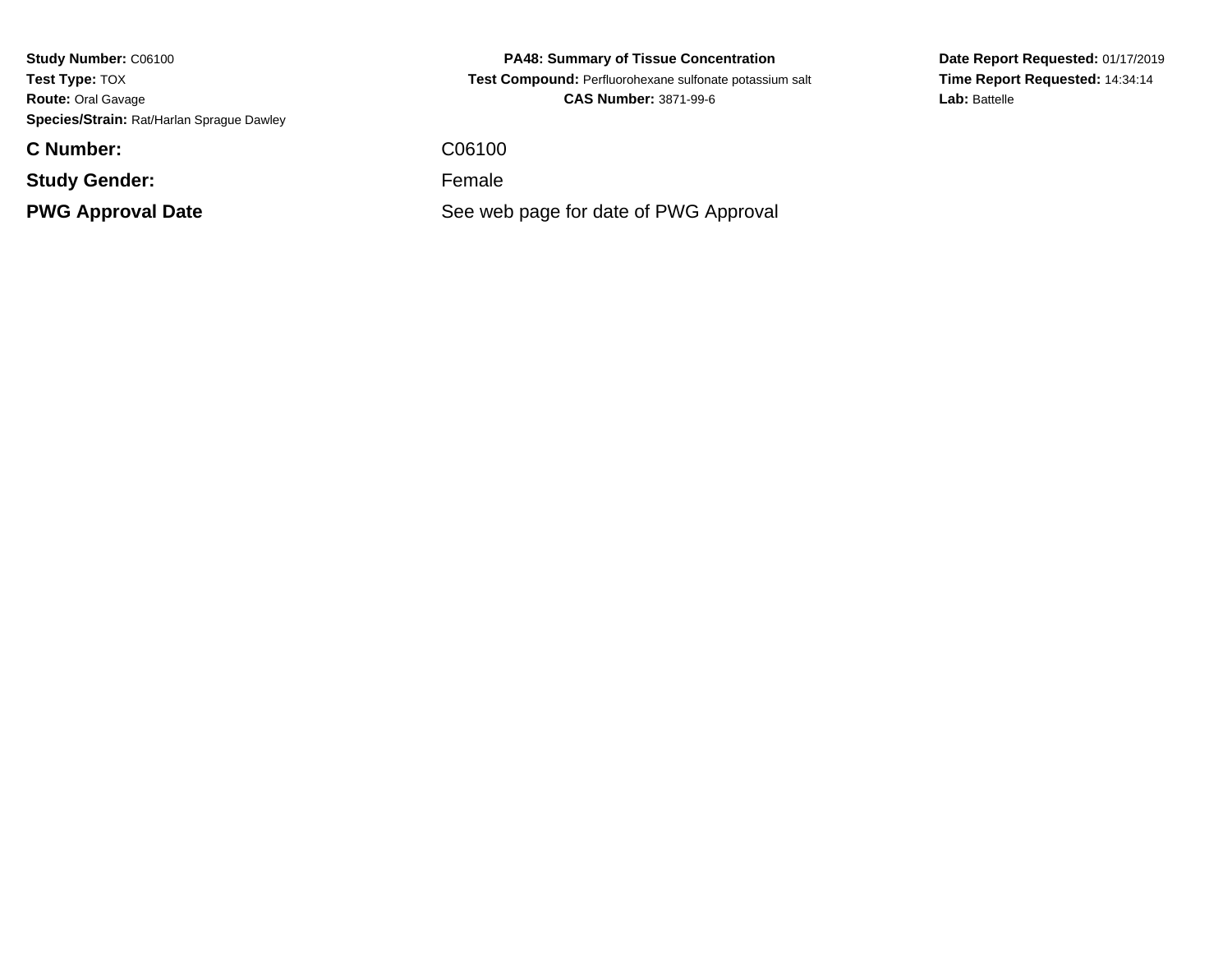**Study Number:** C06100**Test Type:** TOX**Route:** Oral Gavage

**Species/Strain:** Rat/Harlan Sprague Dawley

## **PA48: Summary of Tissue Concentration**

**Test Compound:** Perfluorohexane sulfonate potassium salt

**CAS Number:** 3871-99-6

**Date Report Requested:** 01/17/2019**Time Report Requested:** 14:34:14**Lab:** Battelle

|                                              |                       | Female                              |                             |                               |
|----------------------------------------------|-----------------------|-------------------------------------|-----------------------------|-------------------------------|
| Dose (mg/kg/day)                             | 0                     | 3.12                                | 6.25                        | 12.5                          |
| (mmol/kg/day)                                |                       | 0.0078                              | 0.0156                      | 0.0312                        |
| Plasma Concentration (ng/ml)                 | $175 \pm 22$ (10) **  | $37030 \pm 1651$ (10) <sup>**</sup> | $50410 \pm 1552$ (10) **    | $(10)$ **<br>$63820 \pm 3201$ |
| Plasma Concentration (uM)                    | $0.4 \pm 0.1$ (10) ** | 4.1 (10) **<br>$92.5 \pm$           | $3.9(10)$ **<br>$126.0 \pm$ | $8.0(10)$ **<br>$159.5 \pm$   |
| Normalized Plasma Concentration (uM/mmol/kg) |                       | $11868.6 \pm 529.1(10)$             | $8065.6 \pm 248.3(10)$      | $5105.6 \pm 256.1(10)$        |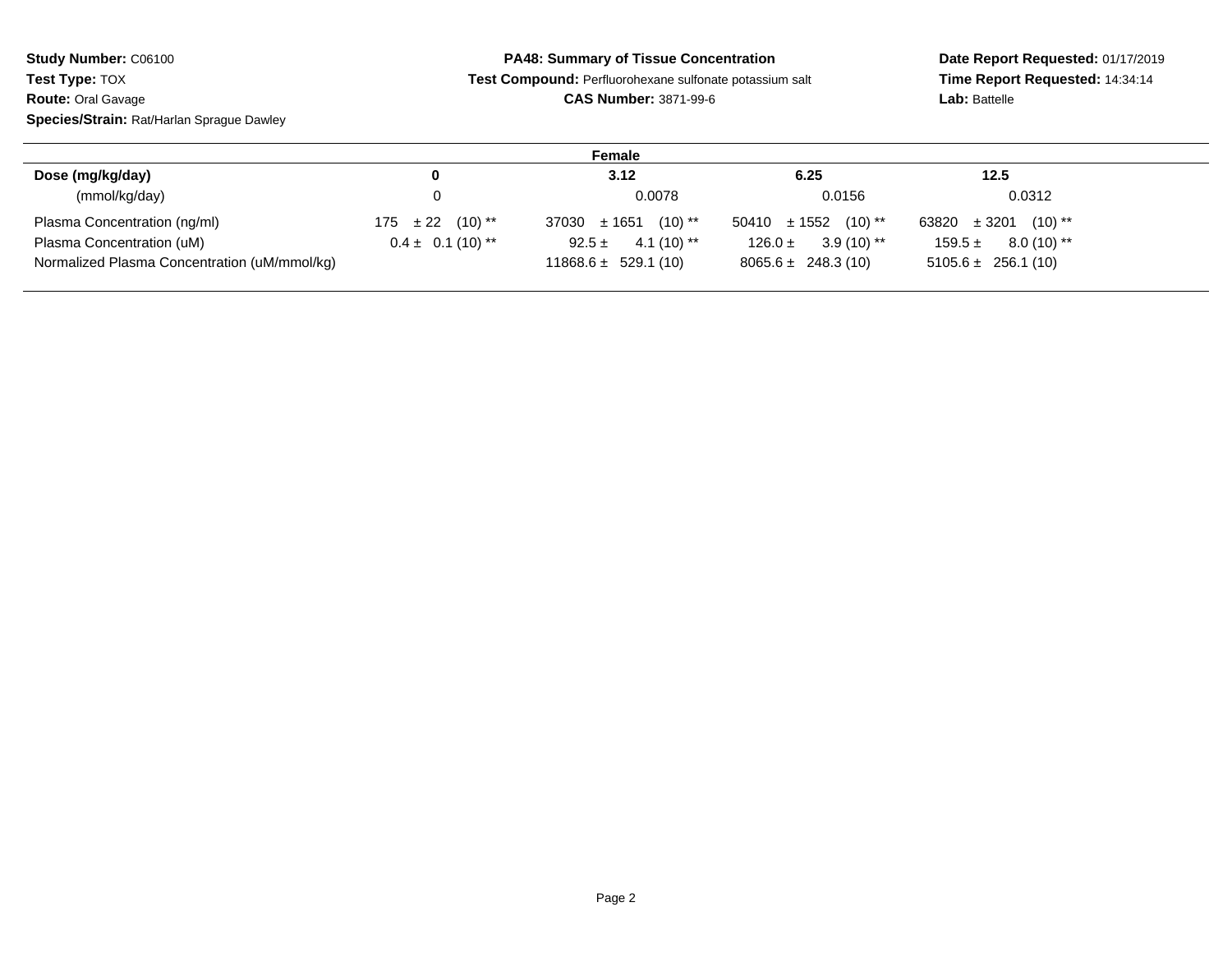**Study Number:** C06100**Test Type:** TOX **Route:** Oral Gavage**Species/Strain:** Rat/Harlan Sprague Dawley

## **PA48: Summary of Tissue ConcentrationTest Compound:** Perfluorohexane sulfonate potassium salt

## **CAS Number:** 3871-99-6

**Date Report Requested:** 01/17/2019**Time Report Requested:** 14:34:14**Lab:** Battelle

| Female                                       |                          |                             |  |
|----------------------------------------------|--------------------------|-----------------------------|--|
| Dose (mg/kg/day)                             | 25                       | 50                          |  |
| (mmol/kg/day)                                | 0.0625                   | 0.125                       |  |
| Plasma Concentration (ng/ml)                 | $83820 \pm 3740$ (10) ** | $95510 \pm 3745$ (10) **    |  |
| Plasma Concentration (uM)                    | $209.5 \pm 9.3(10)$ **   | $9.4(10)$ **<br>$238.7 \pm$ |  |
| Normalized Plasma Concentration (uM/mmol/kg) | $3352.8 \pm 149.6(10)$   | $1910.2 \pm 74.9(10)$       |  |
|                                              |                          |                             |  |